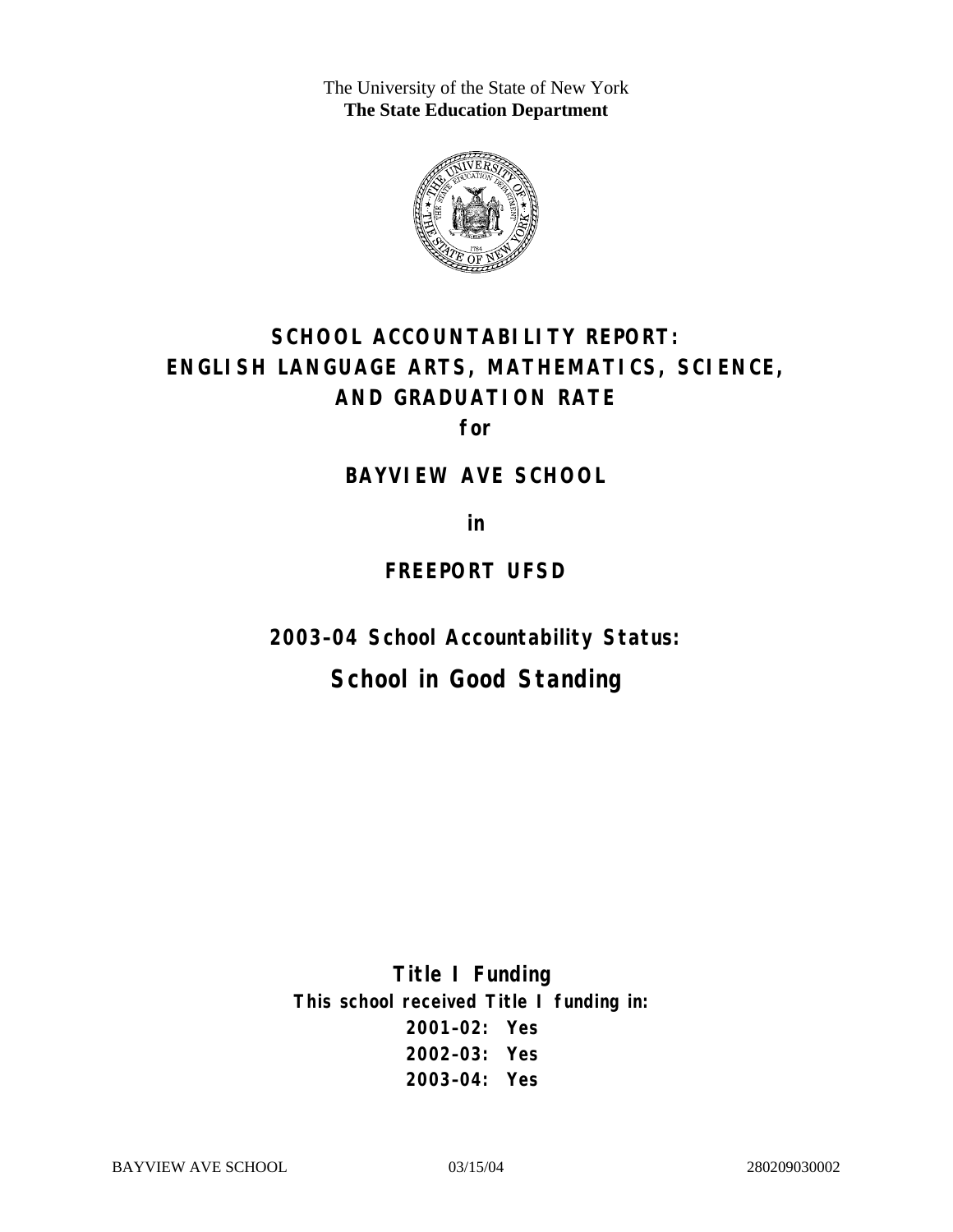#### **District/School Accountability Status Categories**

The list below defines the district or school status categories under New York State's district and school accountability system, which is divided into a Federal Title I component and a State component. A district or school that does not receive Title I funding in a school year does not have a federal status in that year. Schools receiving Title I funds that are not in good standing must provide school choice for their students; those in need of improvement year 2 and beyond must also provide Supplemental Education Services to eligible students. Other consequences for districts and schools not in good standing can be found at: www.emsc.nysed.gov/deputy/nclb/accountability/siinfo.htm. To be removed from any improvement status, a district or school must make Adequate Yearly Progress (AYP) for two consecutive years, or in the case of a School Under Registration Review, achieve the performance targets established for the school by the Commissioner.

**District/School in Good Standing:** A district or school is considered to be in good standing if it has not been identified as a District or School in Need of Improvement, Requiring Corrective Action, Planning for Restructuring, or Requiring Academic Progress, or as a School Under Registration Review.

**District/School Requiring Academic Progress:** Under the State component of New York's accountability system, a district or school that did not make AYP in the same grade and subject for two consecutive years is considered a School Requiring Academic Progress (Year 1) the following year. In each succeeding year that the school fails to make AYP, the year designation is incremented by one.

**District/School in Need of Improvement (Year 1):** A district or school that has not made AYP for two consecutive years in the same grade or subject while receiving Title I funds is considered a District/School in Need of Improvement (Year 1) the following year.

**District/School in Need of Improvement (Year 2):** A District or School in Need of Improvement (Year 1) that does not make AYP in the grade or subject for which it was identified while receiving Title I funds is considered a District or School in Need of Improvement (Year 2) the following year.

**District/School Requiring Corrective Action:** A District or School in Need of Improvement (Year 2) that does not make AYP in the grade or subject for which it was identified while receiving Title I funds is considered a District or School Requiring Corrective Action the following year.

**District/School Planning for Restructuring:** A District or School Requiring Corrective Action that does not make AYP in the grade or subject for which it was identified while receiving Title I funds is considered a District or School Planning for Restructuring the following year.

**School Under Registration Review (SURR):** Schools that are farthest from the State standard and have been determined by the Commissioner to be most in need of improvement are Schools Under Registration Review. These schools must achieve performance targets specified by the Commissioner of Education in their area(s) of identification within a prescribed timeframe or risk having their registration revoked by the Board of Regents.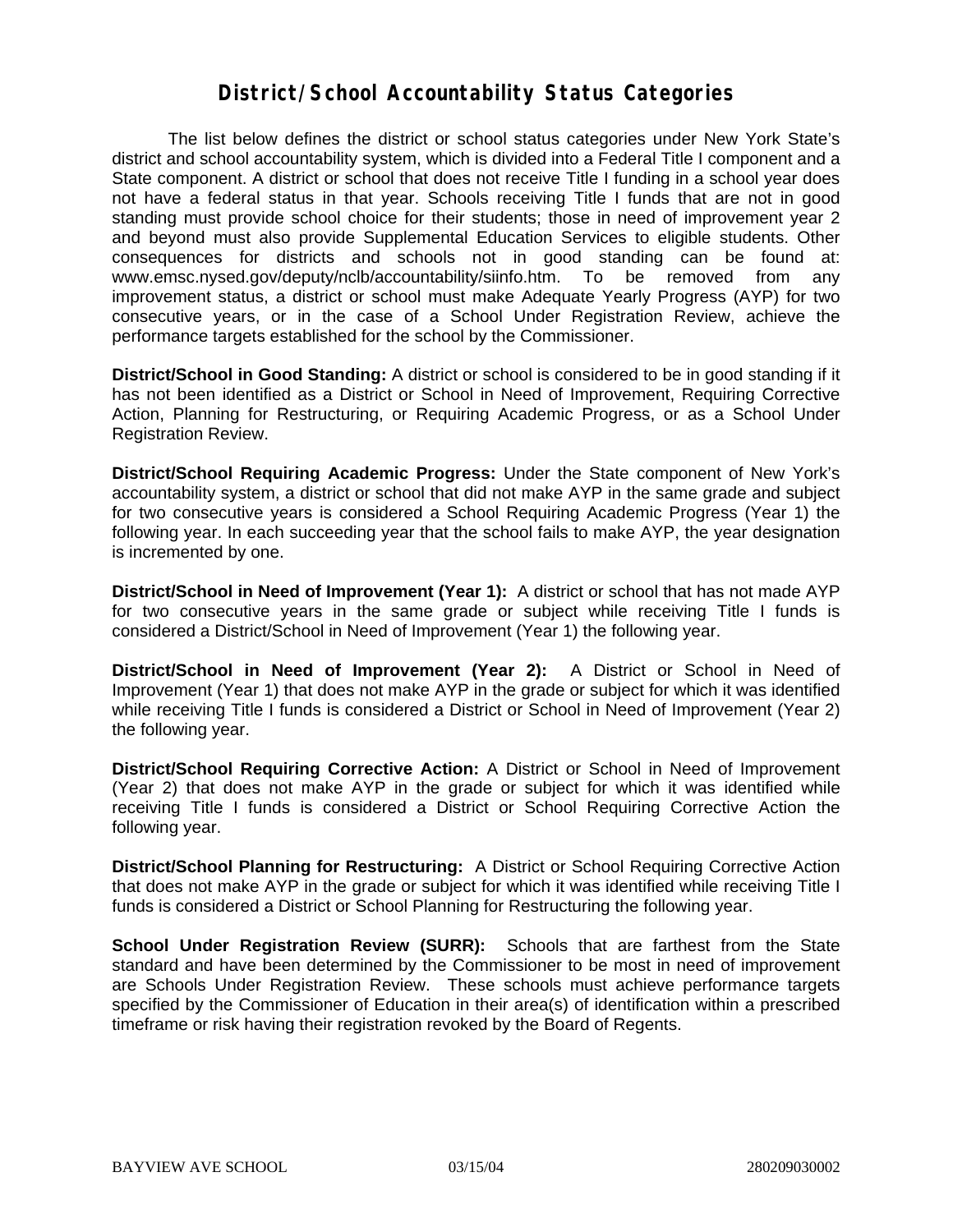# **Elementary-Level English Language Arts**

Definitions of terms, such as Performance Index and Effective Annual Measurable Objective (AMO), are in the glossary, which is the last page of this report.

**For a school to make Adequate Yearly Progress (AYP) in 2002–03, every accountability group must make AYP.** 

**For an accountability group to make AYP in 2002–03, it must** 

- 1. meet the 95 percent participation requirement (*2002–03 Participation*), *and*
- 2. *either* meet its Effective AMO *or* make safe harbor (*2002–03 Performance* and *Standards*).

To meet the participation requirement, 95 percent of the grade 4 enrollment in each accountability group with 40 or more students must

be tested. To meet the Effective AMO, the Performance Index for each group with 30 or more continuously enrolled students must equal or exceed the Effective AMO. To make safe harbor, the Performance Index of each of these groups must equal or exceed its ELA safe harbor target *and* the group must meet the elementary-level science qualification for safe harbor. (See the elementary-level science page of this report for further information on meeting the science qualification for safe harbor.)

*ELA Safe Harbor Targets:* The elementary-level 2002–03 ELA Safe Harbor Target is calculated by using the following equation: 2001–02 PI + (200 – the 2001–02 PI) <sup>×</sup> 0.10. The 2003–04 ELA Safe Harbor Target is calculated by using the following equation: 2002–03 PI + (200 – the 2002–03 PI)  $\times$  0.10. The 2003–04 target is provided for groups whose PI was below the Effective AMO in 2002–03.

| <b>Accountability Group</b>       | 2002-03 Participation |                                    | 2002-03 Performance*                                    |                      | 2002-03 Standards |                                     |                                                           |                                                              | 2003-04                                           |
|-----------------------------------|-----------------------|------------------------------------|---------------------------------------------------------|----------------------|-------------------|-------------------------------------|-----------------------------------------------------------|--------------------------------------------------------------|---------------------------------------------------|
|                                   | Grade 4<br>Enrollment | Percent of<br>Enrollment<br>Tested | Count of<br>Continuously<br>Enrolled<br><b>Students</b> | Performance<br>Index | Effective<br>AMO  | <b>ELA Safe</b><br>Harbor<br>Target | Met the<br>Science<br>Qualification<br>for Safe<br>Harbor | <b>Made</b><br><b>AYP</b> in<br><b>ELA</b> in<br>$2002 - 03$ | <b>ELA Safe</b><br><b>Harbor</b><br><b>Target</b> |
| All Students                      | 130                   | 100%                               | 129                                                     | 174                  | 114               |                                     |                                                           | <b>Yes</b>                                                   |                                                   |
| <b>Students with Disabilities</b> | 17                    |                                    | 17                                                      |                      |                   |                                     |                                                           |                                                              |                                                   |
| American Indian/Alaskan Native    |                       |                                    |                                                         |                      |                   |                                     |                                                           |                                                              |                                                   |
| <b>Black</b>                      | 60                    | 100%                               | 60                                                      | 182                  | 111               |                                     |                                                           | <b>Yes</b>                                                   |                                                   |
| Hispanic                          | 44                    | 100%                               | 44                                                      | 159                  | 108               |                                     |                                                           | <b>Yes</b>                                                   |                                                   |
| Asian or Pacific Islander         | 5                     |                                    | 5                                                       |                      |                   |                                     |                                                           |                                                              |                                                   |
| White                             | 21                    |                                    | 20                                                      |                      |                   |                                     |                                                           |                                                              |                                                   |
| Limited English Proficient        |                       |                                    |                                                         |                      |                   |                                     |                                                           |                                                              |                                                   |
| Economically Disadvantaged        | 55                    | 100%                               | 55                                                      | 156                  | 110               |                                     |                                                           | <b>Yes</b>                                                   |                                                   |
| Final AYP Determination           |                       |                                    |                                                         |                      |                   |                                     |                                                           | <b>Yes</b>                                                   |                                                   |

\*For schools with fewer than 30 continuously enrolled tested students in 2002–03, data for 2001–02 and 2002–03 were combined to determine counts and PIs.

\*\*Groups with a "\*\*" are not required to meet the science qualification for safe harbor to make safe harbor in English and mathematics because fewer than 30 students in the group were administered the science test.

**State accountability status in elementary-level English language arts: School in Good Standing** 

Title I accountability status in elementary-level English language arts: School in Good Standing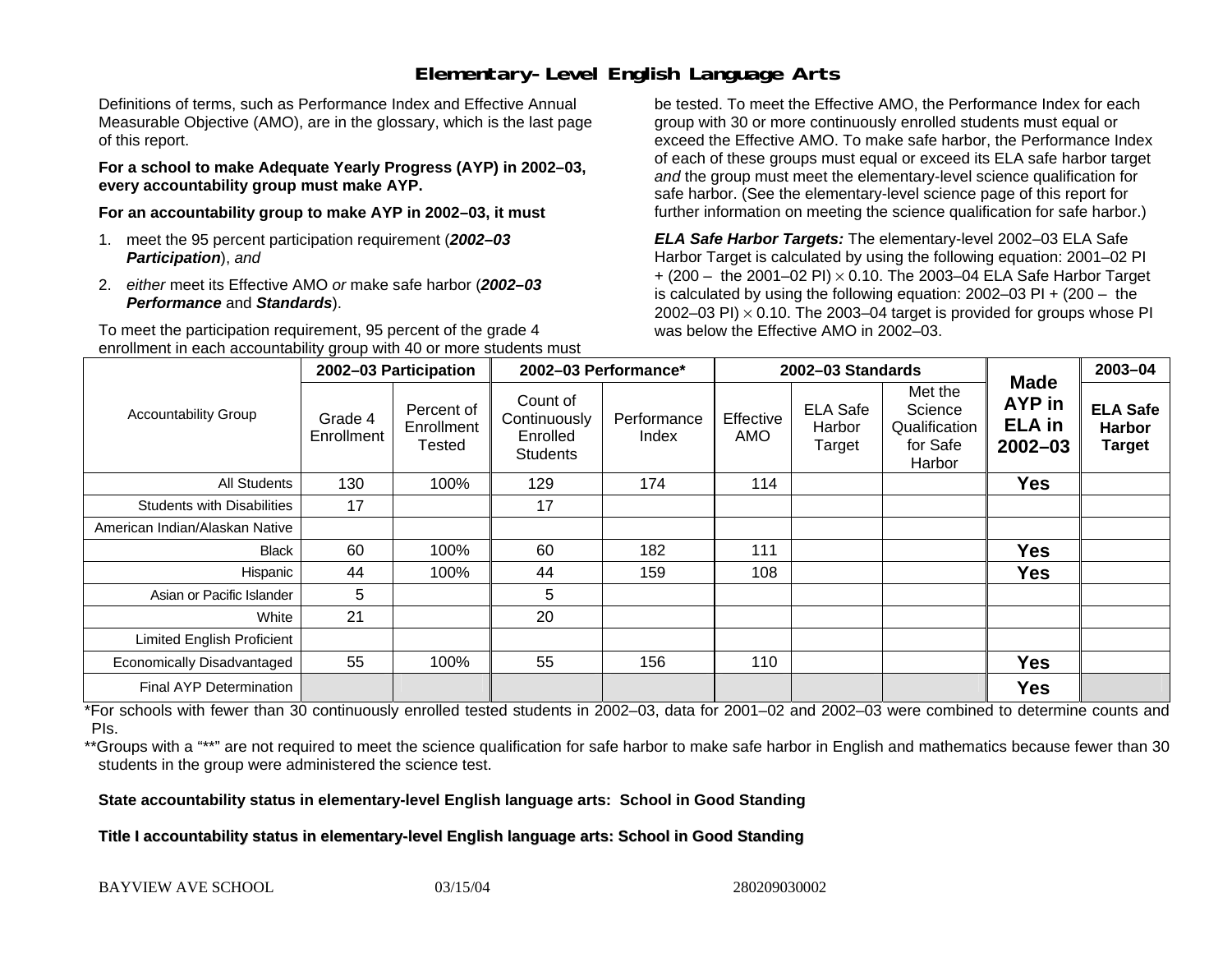# **Elementary-Level Mathematics**

Definitions of terms, such as Performance Index and Effective Annual Measurable Objective (AMO), are in the glossary, which is the last page of this report.

**For a school to make Adequate Yearly Progress (AYP) in 2002–03, every accountability group must make AYP.** 

**For an accountability group to make AYP in 2002–03, it must** 

- 1. meet the 95 percent participation requirement (*2002–03 Participation*), *and*
- 2. *either* meet its Effective AMO *or* make safe harbor (*2002–03 Performance* and *Standards*).

To meet the participation requirement, 95 percent of the grade 4 enrollment in each accountability group with 40 or more students must

be tested. To meet the Effective AMO, the Performance Index for each group with 30 or more continuously enrolled students must equal or exceed the Effective AMO. To make safe harbor, the Performance Index of each of these groups must equal or exceed its math safe harbor target *and* the group must meet the elementary-level science qualification for safe harbor. (See the elementary-level science page of this report for further information on meeting the science qualification for safe harbor.)

*Math Safe Harbor Targets:* The elementary-level 2002–03 Math Safe Harbor Target is calculated by using the following equation: 2001–02 PI + (200 – the 2001–02 PI) × 0.10. The 2003–04 Math Safe Harbor Target is calculated by using the following equation: 2002–03 PI + (200  $-$  the 2002–03 PI)  $\times$  0.10. The 2003–04 target is provided for groups whose PI was below the Effective AMO in 2002–03.

| <b>Accountability Group</b>       | 2002-03 Participation |                                    | 2002-03 Performance*                                    |                      | 2002-03 Standards       |                               |                                                           |                                                               | 2003-04                                            |
|-----------------------------------|-----------------------|------------------------------------|---------------------------------------------------------|----------------------|-------------------------|-------------------------------|-----------------------------------------------------------|---------------------------------------------------------------|----------------------------------------------------|
|                                   | Grade 4<br>Enrollment | Percent of<br>Enrollment<br>Tested | Count of<br>Continuously<br>Enrolled<br><b>Students</b> | Performance<br>Index | Effective<br><b>AMO</b> | Math Safe<br>Harbor<br>Target | Met the<br>Science<br>Qualification<br>for Safe<br>Harbor | <b>Made</b><br><b>AYP</b> in<br><b>Math in</b><br>$2002 - 03$ | <b>Math Safe</b><br><b>Harbor</b><br><b>Target</b> |
| All Students                      | 155                   | 100%                               | 153                                                     | 196                  | 128                     |                               |                                                           | <b>Yes</b>                                                    |                                                    |
| <b>Students with Disabilities</b> | 22                    |                                    | 22                                                      |                      |                         |                               |                                                           |                                                               |                                                    |
| American Indian/Alaskan Native    |                       |                                    |                                                         |                      |                         |                               |                                                           |                                                               |                                                    |
| <b>Black</b>                      | 60                    | 100%                               | 60                                                      | 198                  | 124                     |                               |                                                           | <b>Yes</b>                                                    |                                                    |
| Hispanic                          | 69                    | 100%                               | 68                                                      | 194                  | 124                     |                               |                                                           | <b>Yes</b>                                                    |                                                    |
| Asian or Pacific Islander         | 5                     |                                    | 5                                                       |                      |                         |                               |                                                           |                                                               |                                                    |
| White                             | 21                    |                                    | 20                                                      |                      |                         |                               |                                                           |                                                               |                                                    |
| <b>Limited English Proficient</b> | 24                    |                                    | 23                                                      |                      |                         |                               |                                                           |                                                               |                                                    |
| Economically Disadvantaged        | 71                    | 100%                               | 70                                                      | 196                  | 125                     |                               |                                                           | <b>Yes</b>                                                    |                                                    |
| <b>Final AYP Determination</b>    |                       |                                    |                                                         |                      |                         |                               |                                                           | <b>Yes</b>                                                    |                                                    |

\*For schools with fewer than 30 continuously enrolled tested students in 2002–03, data for 2001–02 and 2002–03 were combined to determine counts and PIs. \*\*Groups with a "\*\*" are not required to meet the science qualification for safe harbor to make safe harbor in English and mathematics because fewer than 30 students in the group were administered the science test.

**State accountability status in elementary-level mathematics: School in Good Standing** 

Title I accountability status in elementary-level mathematics: School in Good Standing

BAYVIEW AVE SCHOOL 03/15/04 280209030002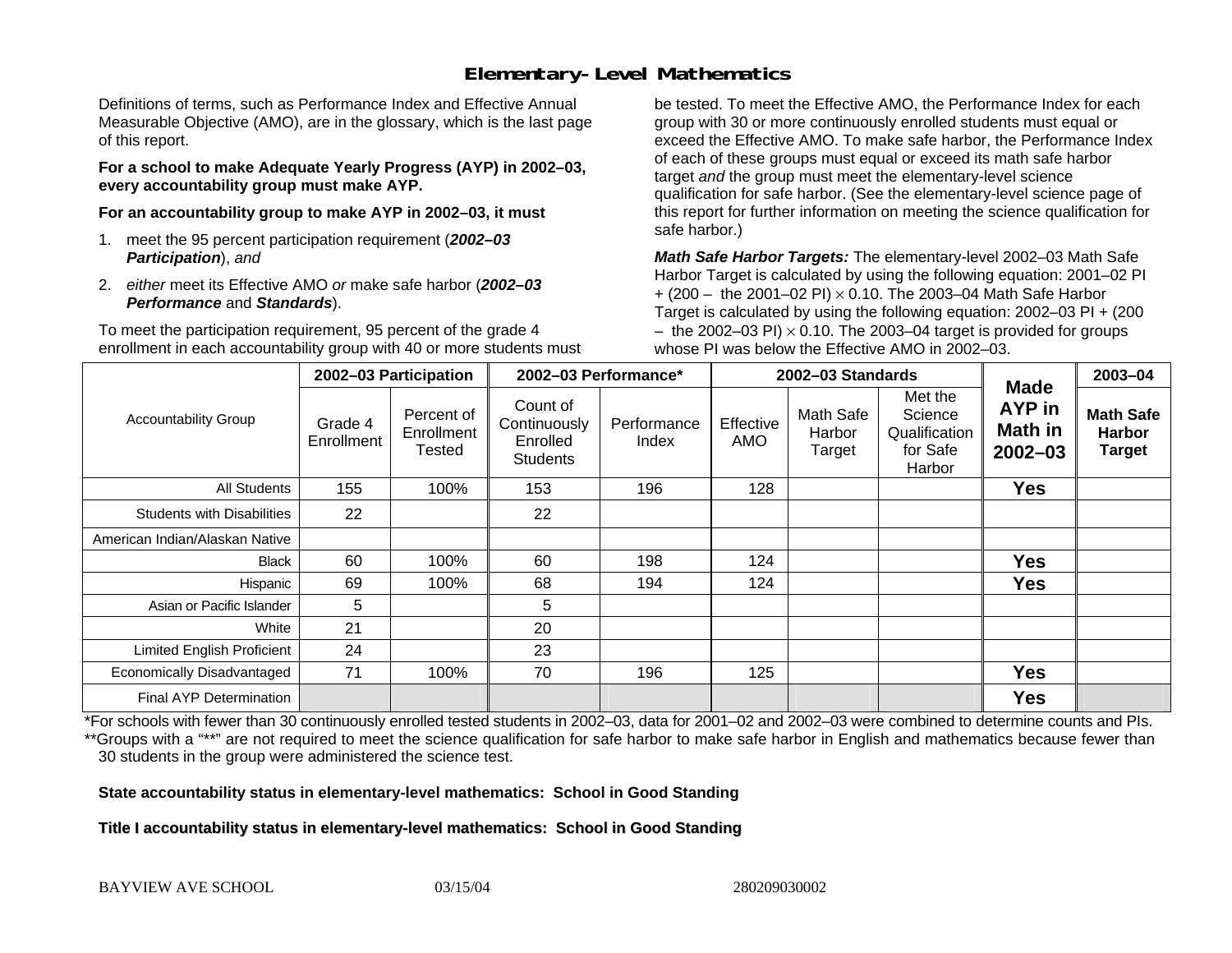### **Elementary-Level Science**

Definitions of terms, such as Progress Target and Adequate Yearly Progress (AYP), are in the glossary, which is the last page of this report.

*Made AYP in Science in 2002–03:* For a school to make AYP in science, the Percent At or Above SDL for the "All Students" group must equal or exceed the State Science Standard or the Science Progress Target.

**State Designated Level (SDL):** The score that students taking the elementary-level science test must equal or exceed on the written portion of the test to meet the State Science Standard.

*Qualification for Safe Harbor in Elementary-Level ELA and Math:* For an accountability group to be considered Qualified for Safe Harbor in Elementary-Level ELA and Math, the Percent At or Above SDL must equal or exceed the State Science Standard or the Science Progress Target in elementary-level science for that group. Groups with fewer than 30 students tested in elementary-level science are not subject to this qualification criterion.

*Science Progress Targets:* The elementary-level 2002–03 Science Progress Target is calculated by adding one point to the 2001–02 Percent At or Above SDL. The 2003–04 Science Progress Target is calculated by multiplying the 2002–03 Percent At or Above SDL by two and then adding one point. The 2003–04 target is provided for groups whose Percent At or Above SDL was below the State Science Standard in 2002–03.

|                                   |                                                         | 2002-03 Performance*       | 2002-03 Standards                   |                               |                                             | $2002 - 03$                                                             | 2003-04                       |
|-----------------------------------|---------------------------------------------------------|----------------------------|-------------------------------------|-------------------------------|---------------------------------------------|-------------------------------------------------------------------------|-------------------------------|
| <b>Accountability Group</b>       | Count of<br>Continuously<br>Enrolled<br><b>Students</b> | Percent At or<br>Above SDL | <b>State</b><br>Science<br>Standard | Science<br>Progress<br>Target | <b>Made AYP</b><br>in Science<br>in 2002-03 | Qualified for<br>Safe Harbor in<br>Elementary-<br>Level ELA and<br>Math | Science<br>Progress<br>Target |
| All Students                      | 151                                                     | 91                         | 40                                  |                               | <b>Yes</b>                                  | Yes                                                                     |                               |
| <b>Students with Disabilities</b> | 21                                                      |                            |                                     |                               |                                             |                                                                         |                               |
| American Indian/Alaskan Native    |                                                         |                            |                                     |                               |                                             |                                                                         |                               |
| <b>Black</b>                      | 59                                                      | 95                         | 40                                  |                               |                                             | Yes                                                                     |                               |
| Hispanic                          | 67                                                      | 85                         | 40                                  |                               |                                             | Yes                                                                     |                               |
| Asian or Pacific Islander         | $\overline{5}$                                          |                            |                                     |                               |                                             |                                                                         |                               |
| White                             | 20                                                      |                            |                                     |                               |                                             |                                                                         |                               |
| Limited English Proficient        | 23                                                      |                            |                                     |                               |                                             |                                                                         |                               |
| Economically Disadvantaged        | 69                                                      | 87                         | 40                                  |                               |                                             | Yes                                                                     |                               |
| <b>Final AYP Determination</b>    |                                                         |                            |                                     |                               | <b>Yes</b>                                  |                                                                         |                               |

\*For schools with fewer than 30 continuously enrolled students in 2002–03, data for 2001–02 and 2002–03 were combined to determine counts and percents at or above SDL.

#### **State accountability status in elementary-level science: School in Good Standing**

#### Title I accountability status in elementary-level science: School in Good Standing